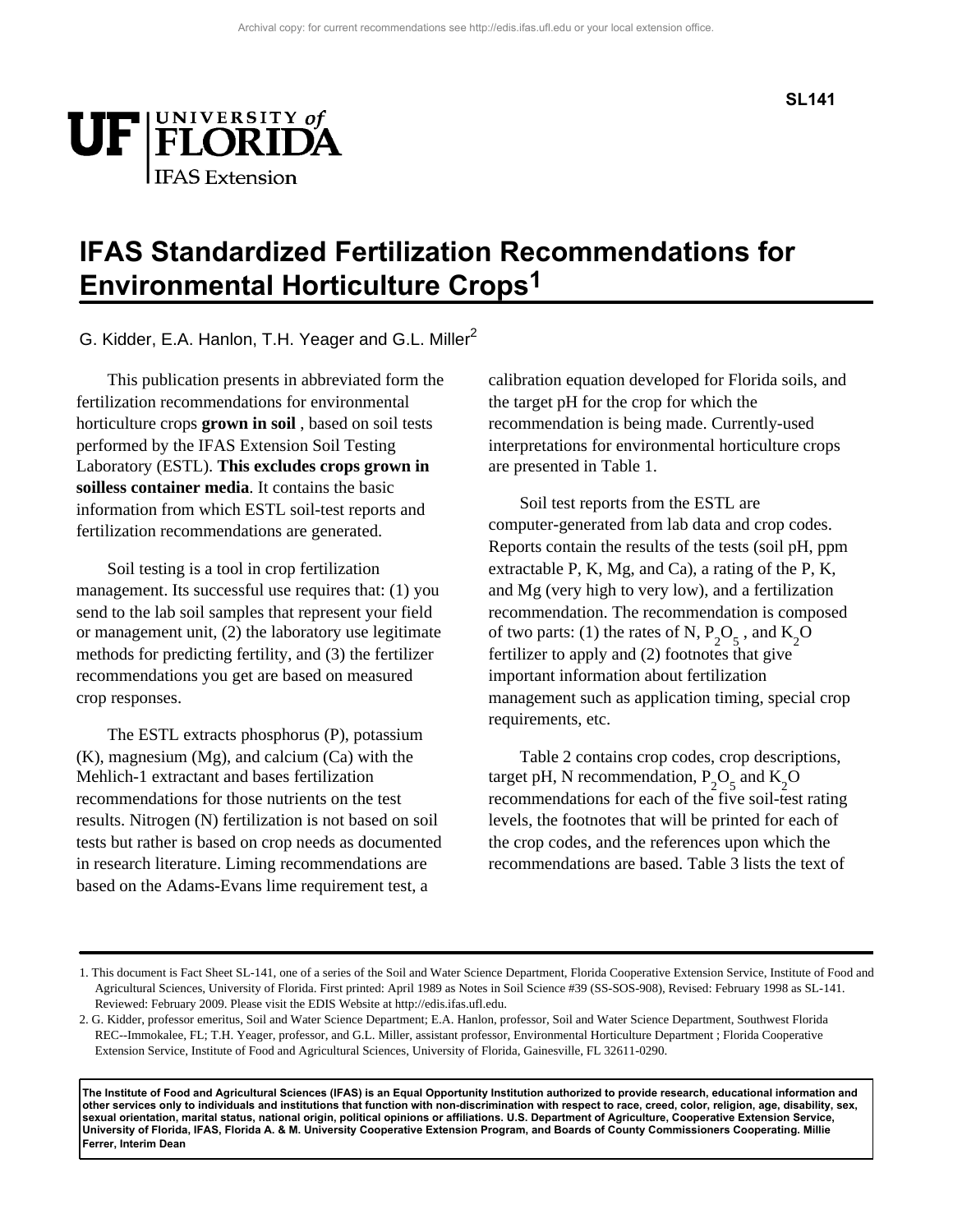## IFAS Standardized Fertilization Recommendations for Environmental Horticulture Crops 2

the footnotes. Soil-test reports from the ESTL are computer-generated using test results and crop codes.

| Element | <b>Very low</b> | Low         | <b>Medium</b>                     | High      | <b>Very High</b> |
|---------|-----------------|-------------|-----------------------------------|-----------|------------------|
|         |                 | ----------- | parts per million soil ---------- |           |                  |
|         | ~10             | $10 - 15$   | 16-30                             | $31 - 60$ | >60              |
|         | <10             | 20-35       | 36-60                             | 61-125    | >125             |
| Mg      |                 | $<$ 15      | $15 - 30$                         | >30       |                  |

**Table 1.** Current Mehlich-1 soil-test interpretations used for environmental horticulture crops.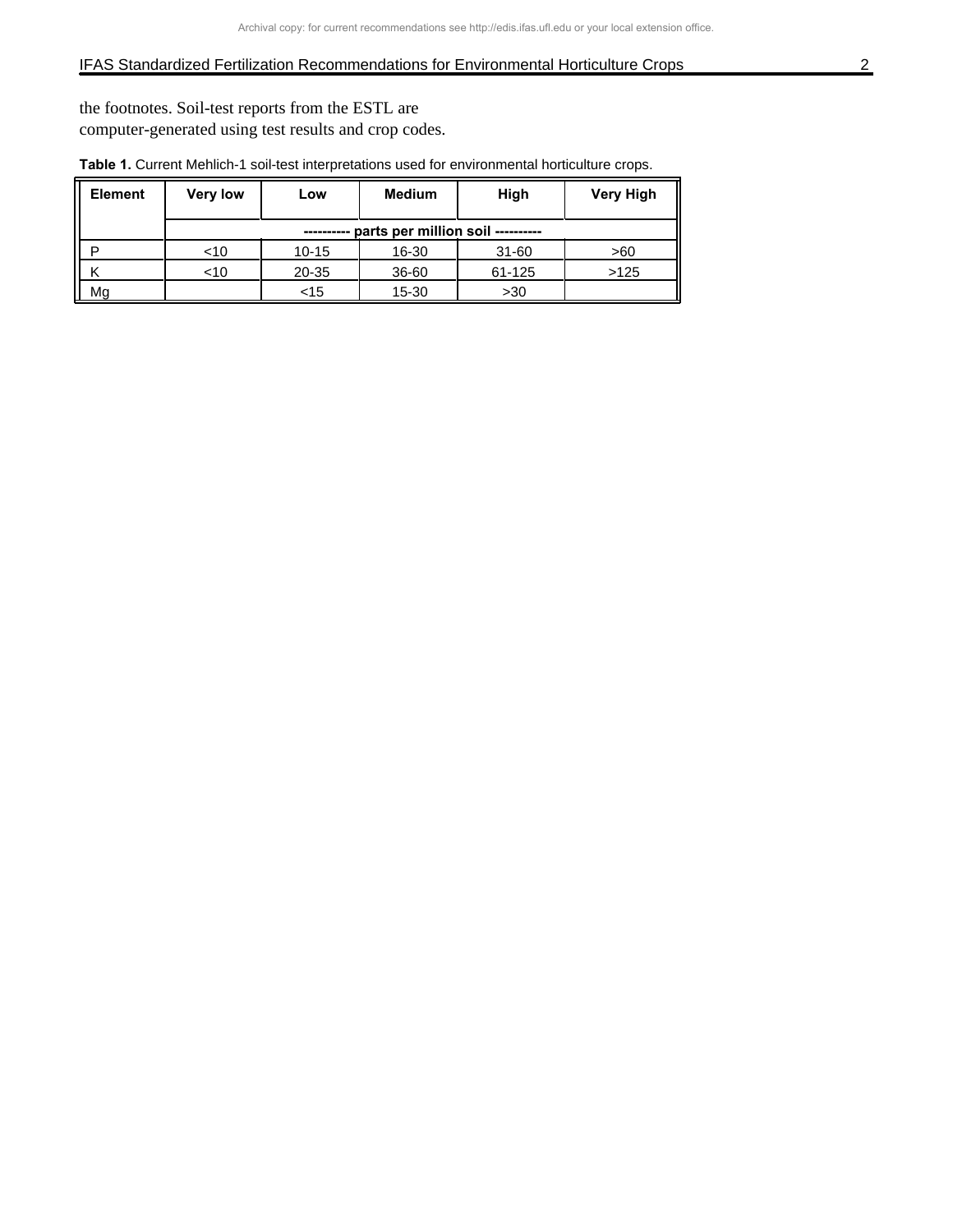IFAS Standardized Fertilization Recommendations for Environmental Horticulture Crops 3 IFAS Standardized Fertilization Recommendations for Environmental Horticulture Crops

**Table 2.** Target pH and recommended N, P O<sub>2\_5</sub> and K O fertilizer rates for ornamentals in commercial production and turfgrass, lawns, and ornamentals in the landscape. P Table 2. Target pH and recommended N, P<sub>,</sub>O<sub>s</sub> and K<sub>,</sub>O fertilizer rates for ornamentals in commercial production and turfgrass, lawns, and ornamentals in the landscape. P<br>and K rates are based on interpretation of a Mehi and K rates are based on interpretation of a Mehilich-1 soil test.

| References <sup>2</sup> |                                                                                                                                                                                                                       |                | $SL-21$                                       | $SL-21$         | $SL-21$                  | $SL-21$                  | $SL-21$           | $SL-21$                    | $SL-21$                    | $SL-21$          | $SL-21$                   | $SL-21$                   | $SL-21$                 | $SL-21$                 |                                                                        |
|-------------------------|-----------------------------------------------------------------------------------------------------------------------------------------------------------------------------------------------------------------------|----------------|-----------------------------------------------|-----------------|--------------------------|--------------------------|-------------------|----------------------------|----------------------------|------------------|---------------------------|---------------------------|-------------------------|-------------------------|------------------------------------------------------------------------|
| Footnotes               | Table 3)<br>(see                                                                                                                                                                                                      |                | 504                                           | 501             | 501                      | 501                      | 501               | 501                        | 501                        | 501              | 501                       | 501                       | 501                     | 501                     | 650, 651,<br>652                                                       |
|                         |                                                                                                                                                                                                                       | $\overline{5}$ |                                               | $\circ$         | $\circ$                  | $\circ$                  | $\circ$           | $\circ$                    | $\circ$                    | $\circ$          | $\circ$                   | $\circ$                   | $\circ$                 | $\circ$                 | $\circ$                                                                |
|                         |                                                                                                                                                                                                                       | Ξ              |                                               | $\circ$         | $\circ$                  | $\circ$                  | $\circ$           | $\circ$                    | $\circ$                    | $\circ$          | $\circ$                   | $\circ$                   | $\circ$                 | $\circ$                 | $\circ$                                                                |
|                         |                                                                                                                                                                                                                       | MED            |                                               | $\frac{0}{1}$   | $\frac{0}{1}$            | 1.5                      | 0.5               | $\frac{0}{1}$              | $\frac{0}{1}$              | 0.5              | $\overline{1}$ .0         | 1.5                       | $\overline{1}$ .0       | 1.0                     | 2.0                                                                    |
|                         |                                                                                                                                                                                                                       | $\supseteq$    |                                               | 2.0             | 2.0                      | 3.0                      | $\overline{1}$ .0 | 2.0                        | 2.0                        | $\frac{0}{1}$    | 2.0                       | 3.0                       | 2.0                     | 2.0                     | 4.6                                                                    |
|                         |                                                                                                                                                                                                                       | $\leq$         |                                               | 2.0             | 2.0                      | 3.0                      | $\frac{0}{1}$     | 2.0                        | 2.0                        | $\frac{0}{1}$    | 2.0                       | 3.0                       | 2.0                     | 2.0                     | 4.6                                                                    |
|                         |                                                                                                                                                                                                                       | $\overline{5}$ |                                               | $\circ$         | $\circ$                  | $\circ$                  | $\circ$           | $\circ$                    | $\circ$                    | $\circ$          | $\circ$                   | $\circ$                   | $\circ$                 | $\circ$                 | $\circ$                                                                |
|                         | $\begin{array}{c} \begin{array}{c} \begin{array}{c} \begin{array}{c} \begin{array}{c} \end{array} \\ \end{array} \\ \begin{array}{c} \end{array} \\ \begin{array}{c} \end{array} \end{array} \end{array} \end{array}$ | 田              |                                               | $\circ$         | $\circ$                  | $\circ$                  | $\circ$           | $\circ$                    | $\circ$                    | $\circ$          | $\circ$                   | $\circ$                   | $\circ$                 | $\circ$                 | $\circ$                                                                |
|                         | $\overline{5}$<br>$-\frac{p}{2}^{\alpha}$                                                                                                                                                                             | <b>MED</b>     |                                               | 0.5             | 0.5                      | $\overline{1}$ .0        | 0.5               | ယ္                         | 0.5                        | $0.\overline{2}$ | 0.5                       | 0.5                       | 0.5                     | 0.5                     | $\sum$                                                                 |
|                         | $\frac{1}{2}$                                                                                                                                                                                                         | $\overline{0}$ |                                               | $\frac{0}{1}$   | $\overline{1}$ .0        | 2.0                      | $\frac{0}{1}$     | $\frac{0}{1}$              | $\overline{1}$ .0          | $0.\overline{5}$ | $\frac{0}{1}$             | $\frac{0}{1}$             | 2.0                     | $\frac{0}{1}$           | $2.\overline{3}$                                                       |
|                         |                                                                                                                                                                                                                       | $\leq$         |                                               | $\frac{0}{1}$   | $\frac{0}{1}$            | 2.0                      | $\frac{0}{1}$     | $\frac{0}{1}$              | $\overline{1}$ .0          | 0.5              | $\overline{1}$ .0         | 0.1                       | 2.0                     | $\overline{1}$ .0       | $2.\overline{3}$                                                       |
| z                       |                                                                                                                                                                                                                       |                |                                               | 2.0             | 4.0                      | 5.0                      | 2.0               | 2.0                        | 2.0                        | 1.4              | 2.0                       | 3.0                       | 3.0                     | 4.0                     | 6.9                                                                    |
| Target                  | 玉                                                                                                                                                                                                                     |                | 6.5                                           | 5.5             | 6.5                      | 6.5                      | 5.5               | 5.5                        | 6.0                        | 6.5              | 6.5                       | 6.5                       | 6.5                     | 6.5                     | 6.0                                                                    |
| Crop Description        |                                                                                                                                                                                                                       |                | Athletic Field, Golf Green, Tee or<br>Fairway | Bahiagrass Lawn | Bermudagrass Lawn, North | Bermudagrass Lawn, South | Carpetgrass Lawn  | Centipedegrass Lawn, North | Centipedegrass Lawn, South | Ryegrass Lawn    | St. Augustine Lawn, North | St. Augustine Lawn, South | Zoysiagrass Lawn, North | Zoysiagrass Lawn, South | Commercial Woody Ornamental<br>Nursery Growing Plants in the<br>Ground |
| Crop                    | Code                                                                                                                                                                                                                  |                | $\overline{r}$                                | 72              | $73\,$                   | 73                       | 74                | 75                         | 75                         | 76               | 77                        | 77                        | $\approx$               | $\approx$               | 600                                                                    |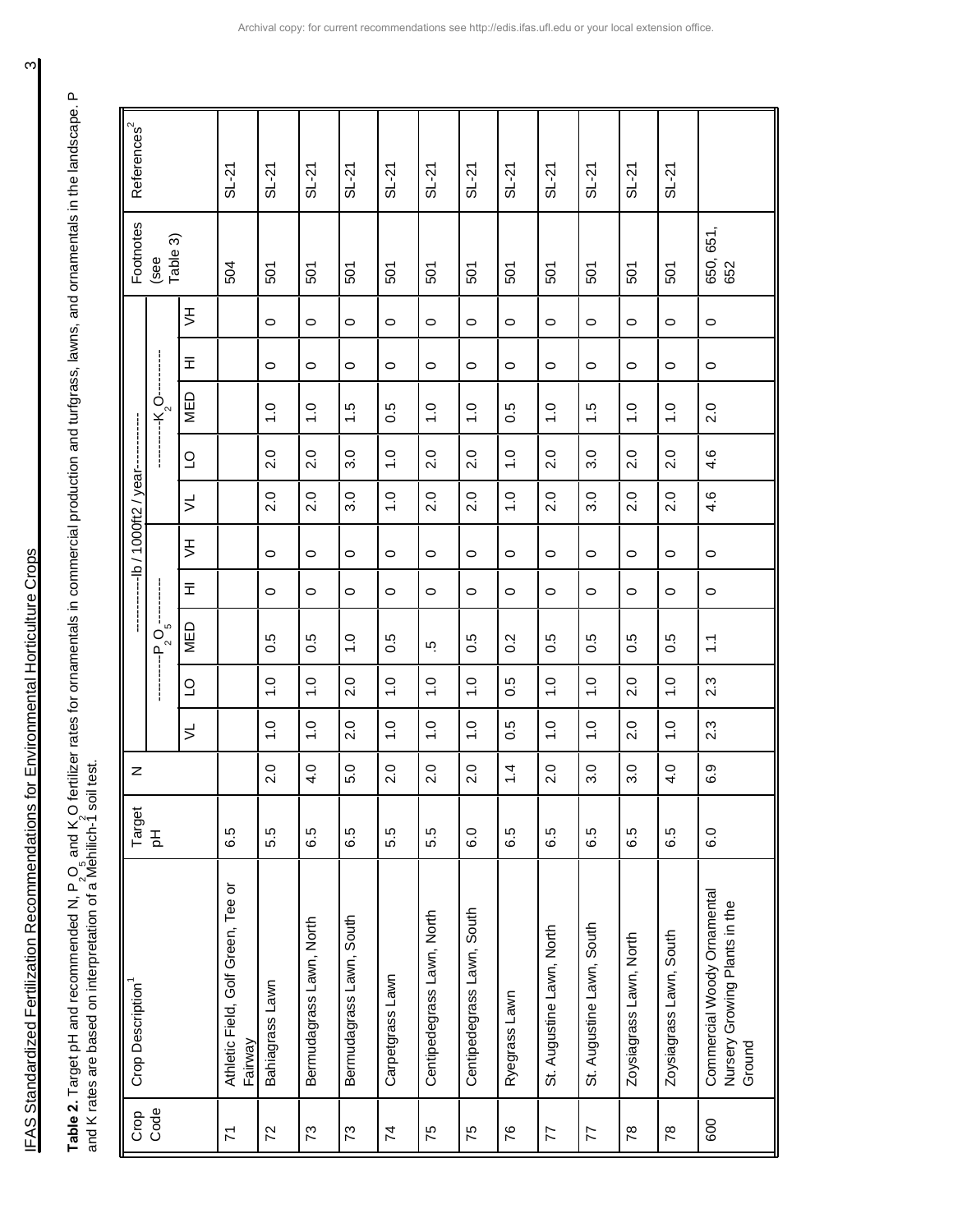IFAS Standardized Fertilization Recommendations for Environmental Horticulture Crops 4 IFAS Standardized Fertilization Recommendations for Environmental Horticulture Crops

**Table 2.** Target pH and recommended N, P  $\Omega$   $_2$   $_5$  and K O fertilizer rates for ornamentals in commercial production and turfgrass, lawns, and ornamentals in the landscape. P Table 2. Target pH and recommended N, P<sub>,</sub>O<sub>,</sub> and K<sub>,</sub>O fertilizer rates for ornamentals in commercial production and turfgrass, lawns, and ornamentals in the landscape. P<br>and K rates are based on interpretation of a Mehi and K rates are based on interpretation of a Mehilich-1 soil test.

| ENH-860<br>ENH-860<br>ENH-44,<br>CIR-461<br>650, 651,<br>650, 653,<br>650, 653,<br>Table 3)<br>654<br>652<br>654<br>子<br><br>$\circ$<br>$\circ$<br>$\circ$<br>Ξ<br>$\circ$<br>0<br>0<br><b>MED</b><br>$\frac{3}{2}$<br>$\overline{0}$ .<br>$\tilde{\Xi}$<br>2.3<br>$\dot{4}$<br>$\overline{0}$ .<br>$\overline{C}$<br>2.3<br>$\dot{4}$<br>$\overline{0}$ .<br>$\leq$<br>子<br><br>$\circ$<br>0<br>0<br>$\frac{1}{2}$<br>Ξ<br>$\circ$<br>$\circ$<br>0<br>$   P_2$ $S_5$<br>NED<br>$\sim 4$<br>$\frac{2}{3}$<br>0.7<br>$\frac{3}{2}$<br>$\overline{C}$<br>$\overline{0.7}$<br>$\tilde{=}$<br>$\frac{3}{2}$<br>$\overline{0}$ .7<br>$\tilde{\cdot}$<br>$\preceq$<br>2.3<br>3.4<br>$\tilde{\cdot}$<br>5.5<br>ە<br>ق<br>5.5<br>Hibiscus or Ixora in the Landscape<br>Woody Ornamentals or Trees in<br>Hibiscus, or Ixora in the Ground<br>Azaleas, Camellias, Gardenias,<br>Azaleas, Camellias, Gardenias,<br>Commercial Nursery Growing<br>the Landscape | <b>Crop Description</b> | Target | Z |  |  |  |  |  | Footnotes | References <sup>2</sup> |
|-----------------------------------------------------------------------------------------------------------------------------------------------------------------------------------------------------------------------------------------------------------------------------------------------------------------------------------------------------------------------------------------------------------------------------------------------------------------------------------------------------------------------------------------------------------------------------------------------------------------------------------------------------------------------------------------------------------------------------------------------------------------------------------------------------------------------------------------------------------------------------------------------------------------------------------------------------|-------------------------|--------|---|--|--|--|--|--|-----------|-------------------------|
|                                                                                                                                                                                                                                                                                                                                                                                                                                                                                                                                                                                                                                                                                                                                                                                                                                                                                                                                                     |                         | 공      |   |  |  |  |  |  | (see      |                         |
|                                                                                                                                                                                                                                                                                                                                                                                                                                                                                                                                                                                                                                                                                                                                                                                                                                                                                                                                                     |                         |        |   |  |  |  |  |  |           |                         |
|                                                                                                                                                                                                                                                                                                                                                                                                                                                                                                                                                                                                                                                                                                                                                                                                                                                                                                                                                     |                         |        |   |  |  |  |  |  |           |                         |
|                                                                                                                                                                                                                                                                                                                                                                                                                                                                                                                                                                                                                                                                                                                                                                                                                                                                                                                                                     |                         |        |   |  |  |  |  |  |           |                         |
|                                                                                                                                                                                                                                                                                                                                                                                                                                                                                                                                                                                                                                                                                                                                                                                                                                                                                                                                                     |                         |        |   |  |  |  |  |  |           |                         |